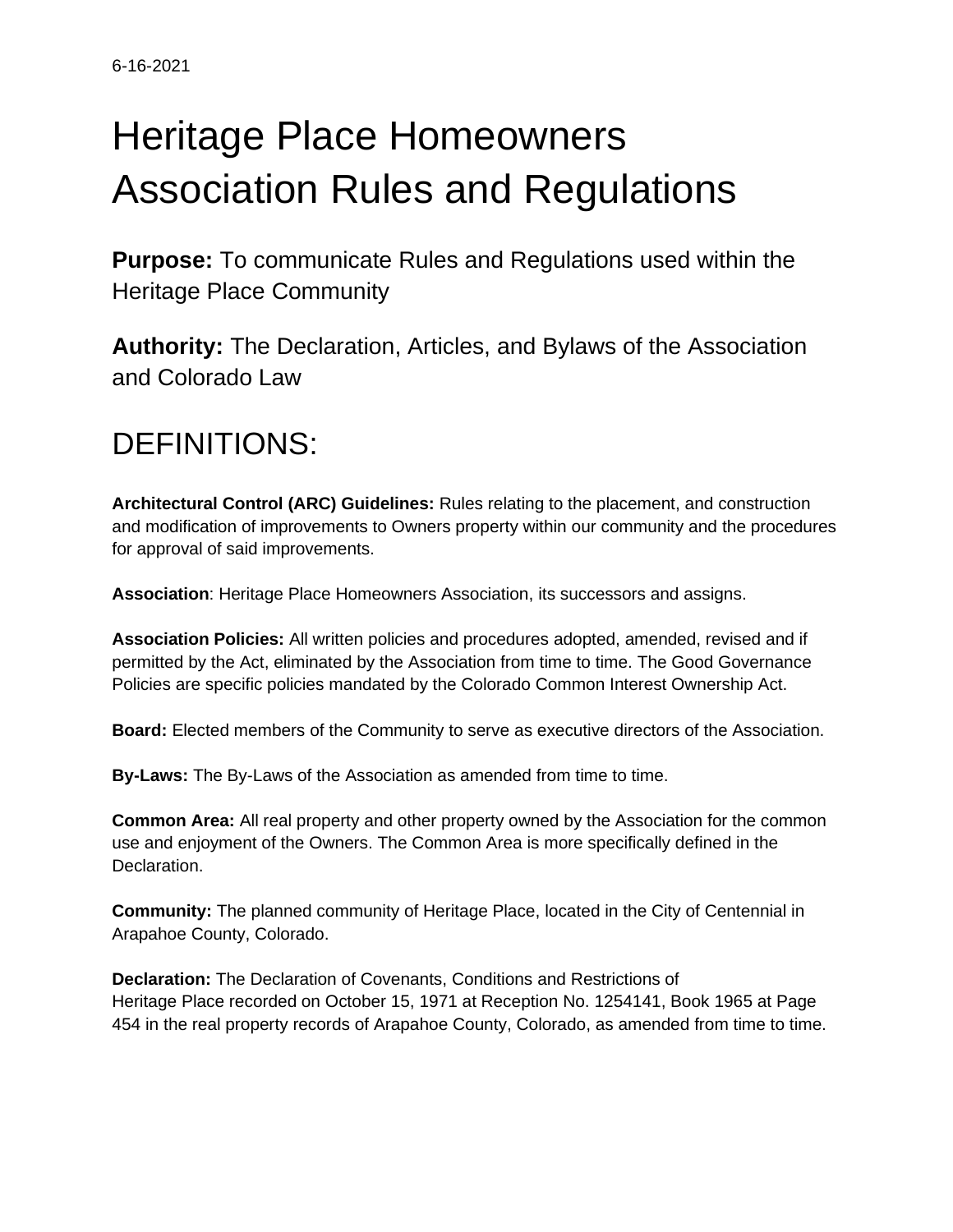**Detached Addition:** Structures designed to be used as a home office, bedroom, workshop, or any other space primarily used by people. These structures are not attached to the primary residence and may not be used as an independent dwelling.

**Drone:** An unmanned aircraft, which means the aircraft is operated without the possibility of direct human intervention from within or on the aircraft.

**Fire Pit or Outdoor Fireplace:** A outdoor structure designed to burn gas or solid materials other than rubbish for pleasure, religious, ceremonial, cooking, warmth or similar purposes.

**Good Governance Policies:** Collective reference to the specific

documents required by the Colorado Common Interest Ownership Act, the "Policies and Procedures of Heritage Place Homeowners Association", as amended from time to time. These are specific Association Policies and include:

- 1. Policies for the Collection of Unpaid Assessments.
- 2. Policy Regarding Conflicts of Interest with a Director.
- 3. Policies and Procedures for Meetings (Member and Board of Director
- 4. Meetings).
- 5. Policies and Procedures for the Maintenance of Records and Inspections and
- 6. Copying of Association Records by Unit Owner.
- 7. Policies and Procedures for the Enforcement of Covenants and Rules.
- 8. Investment of Reserve Fund Policies.
- 9. Procedures for Adoption of Amendments to Policies, Procedures and Rules and Regulations.
- 10. Dispute Resolution Policy.
- 11. Reserve Study Policy.

**Governing Documents:** Collective reference to the Declaration, the Articles of Incorporation of the Association, the By-Laws, these Rules and all policies and procedures adopted by the Association from time to time, including, but not limited to, the Good Governance Policies and Procedures adopted pursuant to the Colorado Common Interest Ownership Act, as each may be amended from time to time.

**Improvements:** Reference to any one of more of the following placed upon, within or constructed within a Lot: all structures and appurtenances thereto of every type and kind, including but not limited to the Residence and any structures constructed or placed upon a Lot, driveways, fences, gates, screening walls, retaining walls, stairs, decks, patios, landscaping, drainage, trash enclosures, hedges, plantings, planted trees, shrubs, poles, signs, exterior air conditioning and evaporative (swamp) coolers, play equipment and structures and utility fixtures and equipment. "Exterior Surfaces" are a specific type of improvement and include the following: brick, paint, siding, stucco, trim, shutters, gutters and downspouts, garage, garage doors, exterior doors, roofs, windows and doors, screens and driveways.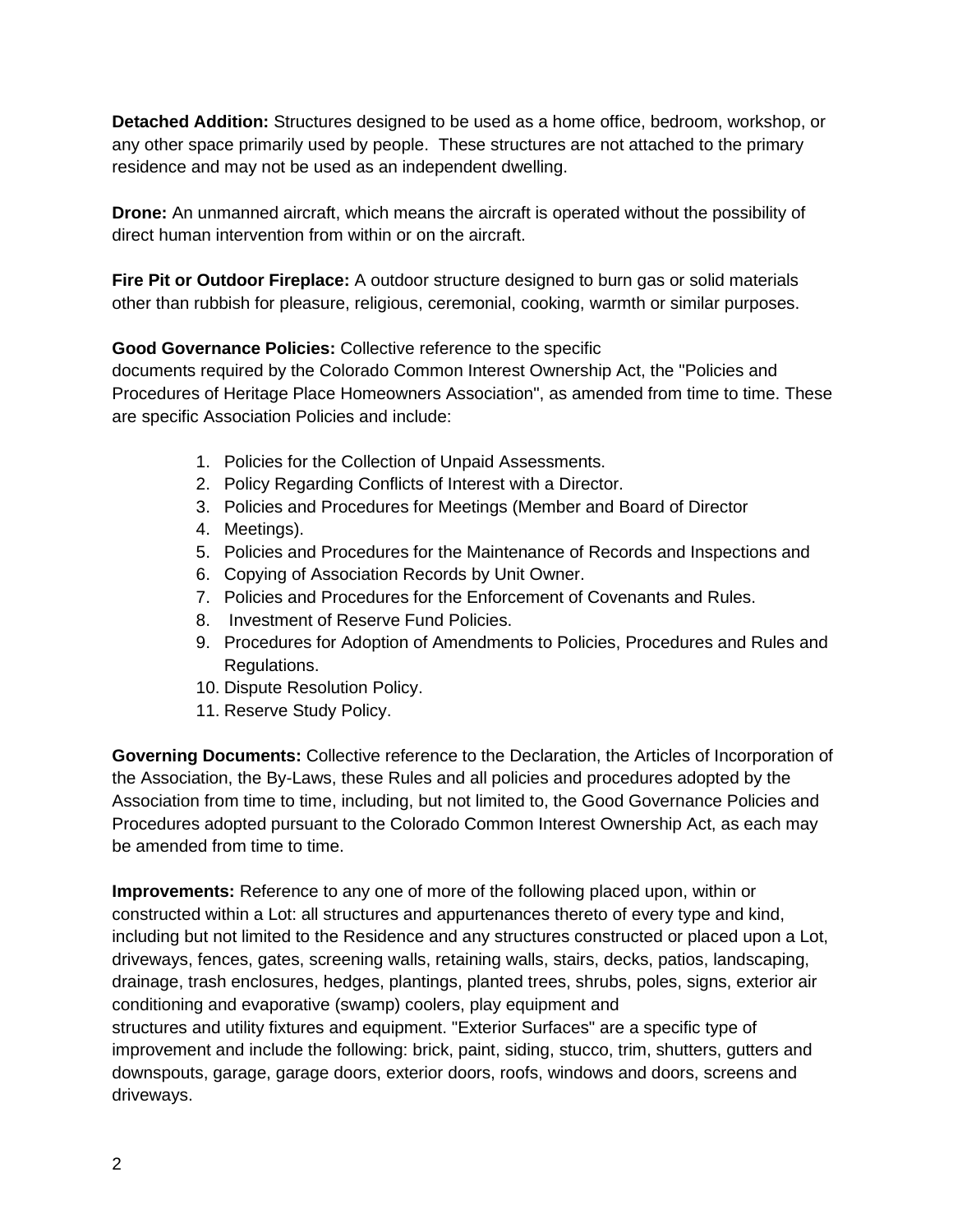**Lot:** "Lot" Shall mean and refer to any plot of land shown upon any recorded subdivision map of the properties with the exception of the common area, and with exception to any plot of land reserved for the use of more than one owner but fewer than all owners.

**Model Drone:** Any unmanned aircraft that is 1) capable of sustained flight in the atmosphere, 2) flown within visual line of sight of the person operating the aircraft, and 3) flown for hobby or recreational purpose only.

**Owner:** The record owner of the fee simple title to any Lot. Collective term for an Owner may be one or more individuals, or trust, association, corporation or other legal entity or any combination thereof who is named as Owner of one or more Lots. All Owners are members in the Association.

**Penalties and Fines**: Those monetary and non-monetary penalties and charges levied by the Association in accordance with the Association's Policies and Procedures for Enforcement of Covenants and Rules.

**Portable Fireplace:** A portable outdoor fireplace that may be constructed of steel, concrete, clay or other noncombustible material. Designed to burn solid material or flammable gas such as propane, A portable outdoor fireplace may be open in design, or may be equipped with a small hearth opening and a short chimney or chimney opening at the top.

**Related User:** Any person who (i) resides with an Owner within the Lot; (ii) is a guest or invitee of an Owner; (iii)is an occupant, tenant or contract purchaser of a Lot; (iv) any family member, guest, invitee or cohabitant of any such Person.

**Residence:** Dwellings within Lots are referred to as "Residence" and include attached garages, carports and breezeways.

**Shed:** Structure designed for storage of items and generally not occupied by people.

**Violation:** An act of noncompliance with any provision of the Declaration or Rules and Regulations as determined in accordance with the Policies and Procedures for Enforcement.

# 1.0 Association Dues:

The Association requires annual dues to be paid by January 1st of each year. The Managing Agent will mail, by US Postal Service, each Owner details of the amount of the dues and how to pay. Dues not paid by January 31st are considered late and a fee will be added to the amount due. The Managing Agent will send a second notice of the dues (and any associated fees or fines) by the US Postal Service. Late fees will continue to accumulate until the dues are paid. After April 1st any unpaid dues will be collected by the Association's lawyer in addition to all legal costs associated with collection of the debt. If an Owner wishes, a payment plan can be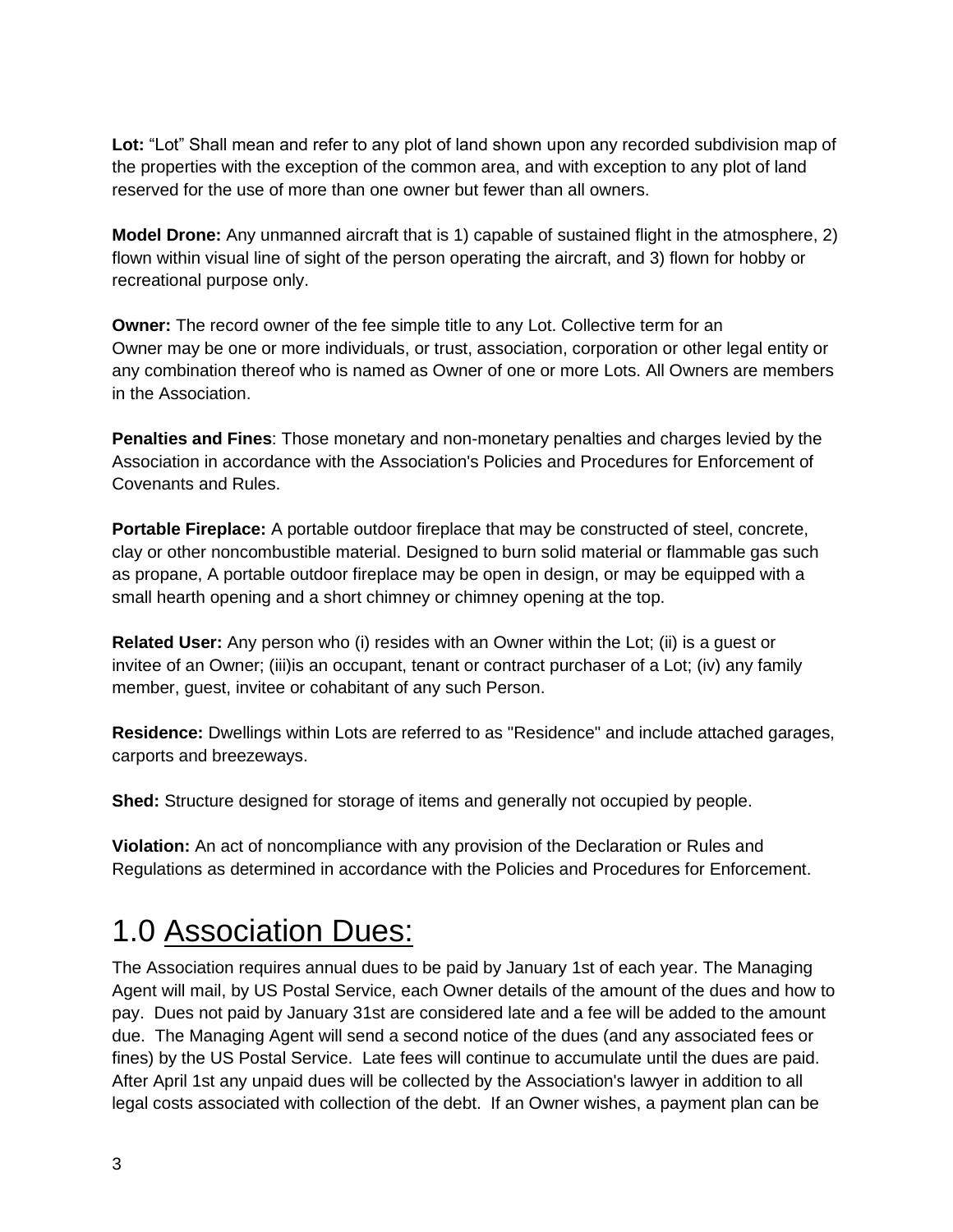arranged at any time by contacting the Managing Agent. Full description of the Policies and Procedures related to annual dues and their collection can be found in the Association's Governing Documents. The Association, as described in the Declaration, has the ability to raise the amount of the annual dues by no more than 3% per year. Raising the dues by greater than 3% or raising funds by special assessment requires a 60% majority of Owners to approve. As required by state law, the Board will share the planned annual budget with the Community each year. This is typically done during or immediately before the September Board meeting.

# 2.0 GENERAL RULES:

# 2.1 COMMUNITY GOVERNING:

All Community members are encouraged to read and understand the Governing Documents used to manage our community. These policies help ensure that with each HOA Board, the Association's business of maintaining our Community's property and assets is conducted in a consistent, equitable, and transparent manner. All Governing Documents can be found on the Association's website. Community members are encouraged to attend monthly Board meetings and the annual member meetings to further understand and participate in Community management. Member participation in Association committees is critical to the success of the Heritage Place Community. The HOA Board may communicate to all Community members through a mailed newsletter (approximately 4 times a year), digital newsletter (emailed as needed), and letters sent by mail from the Managing Agent hired by the Association's Board. Minutes and agendas for Board meetings are shared on the Association's website. Community members are welcome to join the monthly Board meeting. Meetings are typically held in the evening of the second Wednesday of each month. Contact the Managing Agent to get updated meeting details.

## 2.2 AESTHETICS AND GENERAL NUISANCE:

The Association is not responsible for enforcing City, County, State, or Federal law. When Owners and Related Users are observed to be in violation of City, County, State or Federal law the Association may report alleged violations to the proper entity. Nuisance activities such as the stockpiling of materials, loud noises, dumpsters, dead trees, inoperable vehicles, stagnant water, overgrown weeds, and uncontrolled animals will be reported to the city of Centennial for code enforcement.

Excessive and continuing noise, such as barking dogs, playing loud musical instruments, loud automobile or motorcycle engines, sound amplification equipment, external speakers, bells, whistles and similar devices, excluding security alarm devices are not permitted within our Community.

All Residence, Lots, landscaping, and fencing viewable from the street, sidewalk, or ground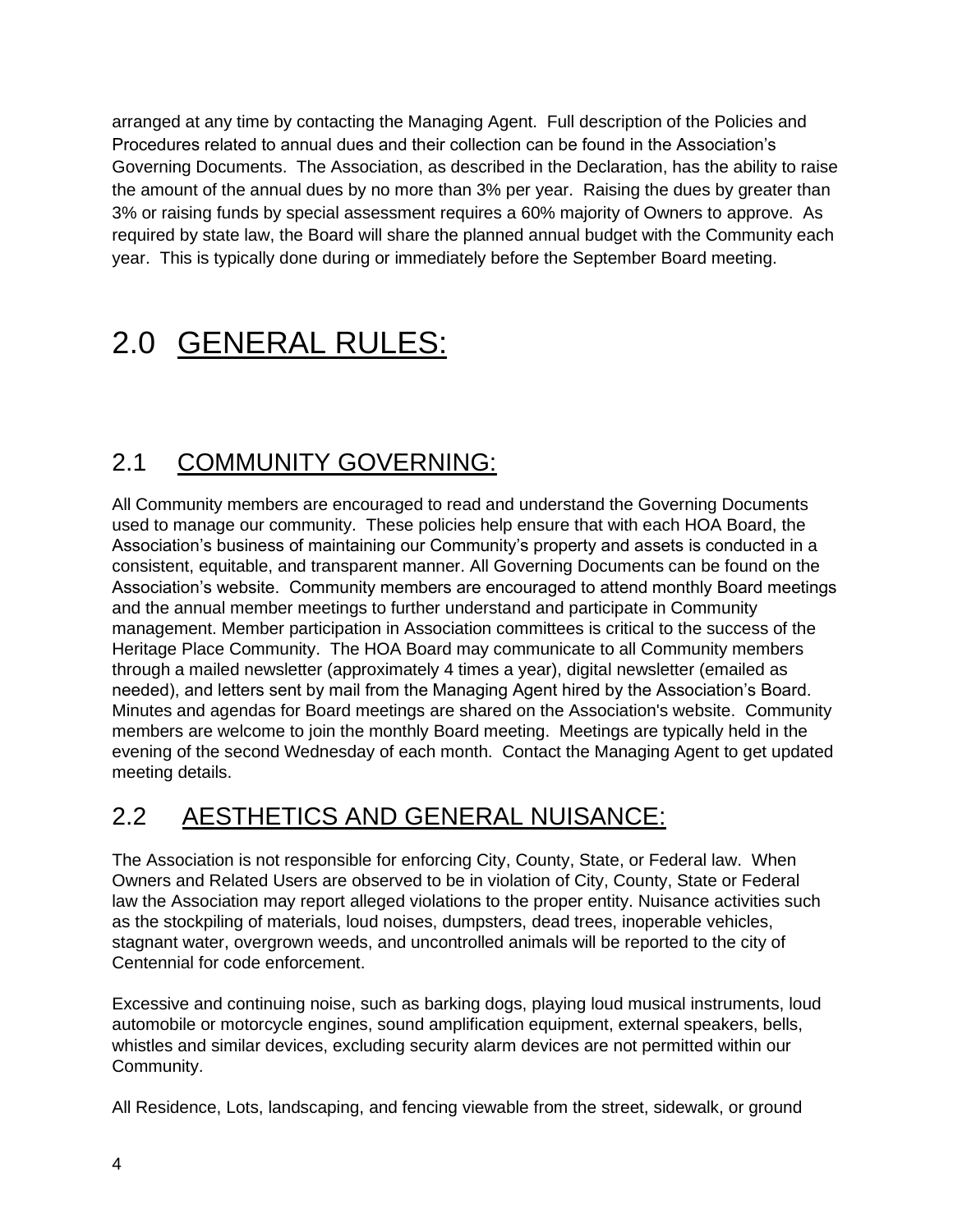level of other Lots will be well maintained. The Declaration disallows 'unsightly objects' to remain on the premises. Unsightly objects include but are not limited to trash, unused vehicles, boats or RV storage, yard waste, broken recreational equipment, dead trees, trailers, and more.

In cases of conflict, the definition of what constitutes a violation of this section rests solely within the discretion of the Association.

# 2.3 COMMON AREA USE:

Every Owner shall have a right and easement of enjoyment into the Common Area. Owners and Related Users are responsible for any damage or cleanup required from their use of the Common Areas. Please contact the Managing Agent to reserve the Association picnic structure in the Common Area. Gatherings of more than 20 persons planned to take place in the Common Areas require a written request for approval at least 14 calendar days in advance. Please contact the Managing Agent to make reservations.

The dumping or disposal of trash, oil, grease or any other chemical, residual substances or any substances or particles considered toxic or hazardous by local, state or federal guidelines is not permitted on any Lot or in the Common Area of the Association or on any public street within our Community. All disposal of toxic or hazardous waste materials must conform to local, state and federal ordinances.

Motorized vehicles are not allowed at any time in Common Areas with the exception of Association agents performing required maintenance, construction, or setup of Association approved events.

# 2.4 DRONES

Drones may not be used or operated within the community for any commercial purpose, except that they may be used to create aerial video footage for the sole purpose of creating marketing materials for the sale of homes in the community. Drones may not be used for any unlawful purpose. Model Drones are permitted provided that they meet the requirements and standards of the Federal Aviation Administrations (FAA) and they are operated in compliance with the Association's rules and regulations set forth herein. The use or operation of Model Drones in the Common Areas or on individual Lots must not violate the Association's governing documents, which includes, but is not limited to, ensuring the operation of the Model Drones does not create a nuisance or in any way endanger the health of or unreasonably disturb other Residents within the Community. Nothing in this rule prevents owners or residents from exercising their individual legal right to take action against the operator of a Drone for unlawful conduct, including but not limited to, stalking, trespass, invasion of privacy, or eavesdropping.

# 2.5 FENCING

Fences must be well maintained at all times. Broken, missing, or leaning sections of fences must be repaired. Fences must be made from contiguous materials and style along a single dimension. The Declaration states no fences or walls, except wood, stone or brick, not exceeding six feet in height, may be erected or maintained on any Lot. No fence or wall is permitted within 15 feet of the property line on the street frontage side of the Lot. When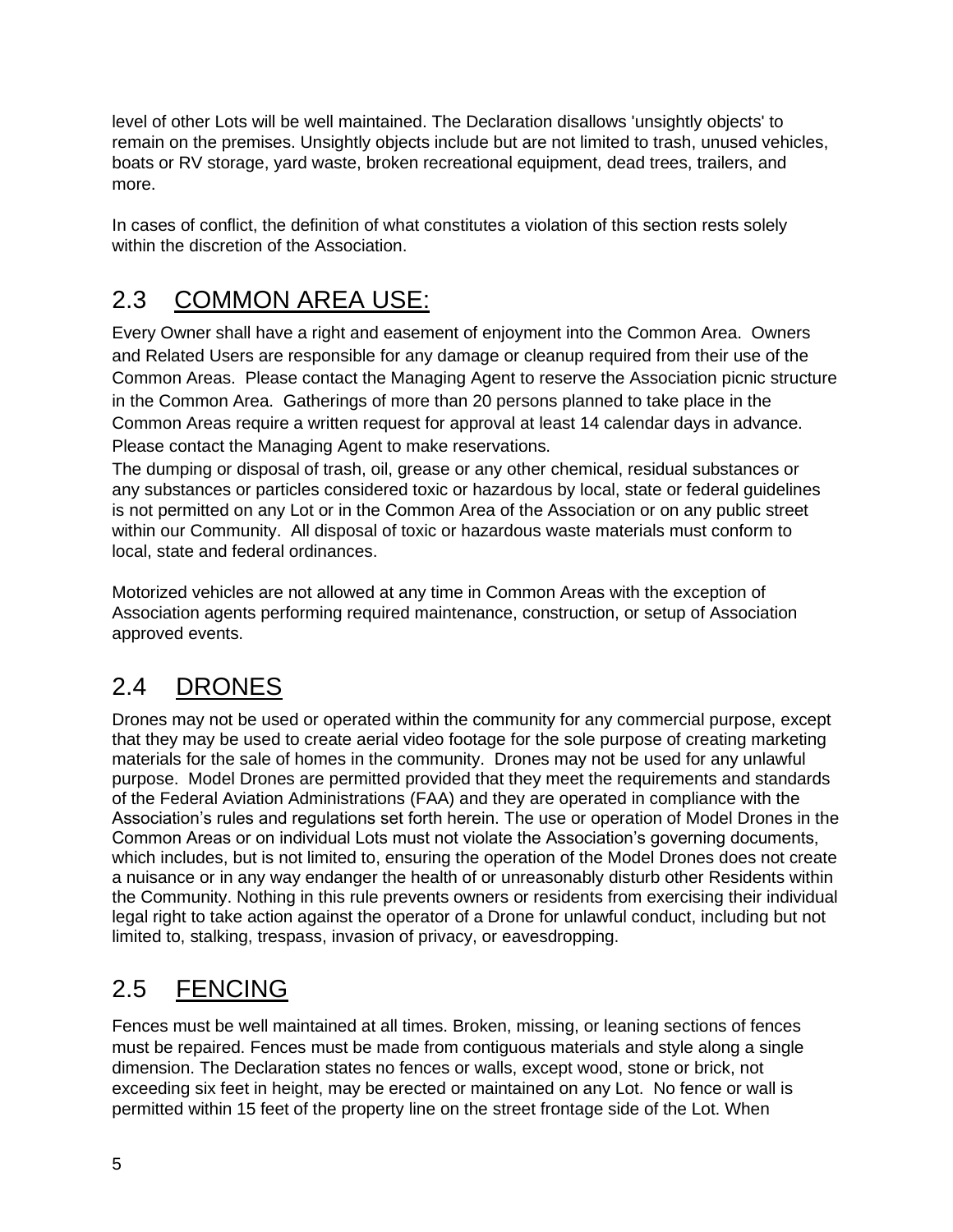building a fence along a sidewalk the fence must be setback 18 inches. When building picket fences or the like, the 'smooth' side of the fence (the side without stringers, is the smooth side) must face away from the Homeowner's property, towards the Common Area, Sidewalk, or Street. When neighbors are building a common fence, and after consultation of both neighbors, if only one is participating in the cost, then it is their sole decision on orientation of the fence, as long as it does not face the sidewalk, street or common area (as noted above).

# 2.6 FIRES AND FIRE PITS:

Fires and fire pit use must not create excessive smoke that impacts neighboring Lots or Common Space. Any fire or fire pit must be used in a way that does create a danger or nuisance to neighboring Lots or Common Space. Fires are only allowed for recreational use, not for burning trash or yard debris.

# 2.7 HOLIDAY DECORATIONS:

The display of holiday decorations is restricted to six weeks before and six weeks after any recognized secular or religious holiday.

# 2.8 LANDSCAPING:

The Declaration does not permit an 'unsightly object' to remain on any Lot. As such, Owners and Related Users shall keep all shrubs, trees, hedges, grass and planting of every kind neatly trimmed and in a healthy state. No weeds, leaves, dead bushes, dead trees or plants, including grass cuttings and branches may accumulate on any portion of the Lots, including front, side and back yards. No trash or unsightly objects may be placed in yards. Encroachment of any planting onto the Common Area, Association owned or Associationmaintained fences, walls and rock retaining walls is prohibited. Homeowners with plantings along an Association owned fence or wall must maintain 18 inches of clearance between the trunk of the tree and the wall or fence and eight feet of clearance between the ground and the tree's or bush's overhanging branches.

- A. Grass. All areas with grass turf must be kept watered, edged and mowed. Excess grass clippings must be raked, sidewalks swept and kept free of grass and weeds. All areas of lawn grass, including front, side and rear yards must be maintained and height must not exceed four inches. Artificial lawns are permitted in backyards only and must be maintained and kept free of weeds. The artificial lawn must be replaced if showing signs of wear or fading.
- B. Shrubs and Flowers. All shrubs and flowers must be pruned and their beds edged to maintain the attractive appearance of the shrubs and flowerbeds. Mulching is recommended for water conservation and plant health, using small rocks, bark, wood chips or other recognized mulching material.
- C. No shrub shall be permitted to grow higher than six feet. No walls, fences or hedges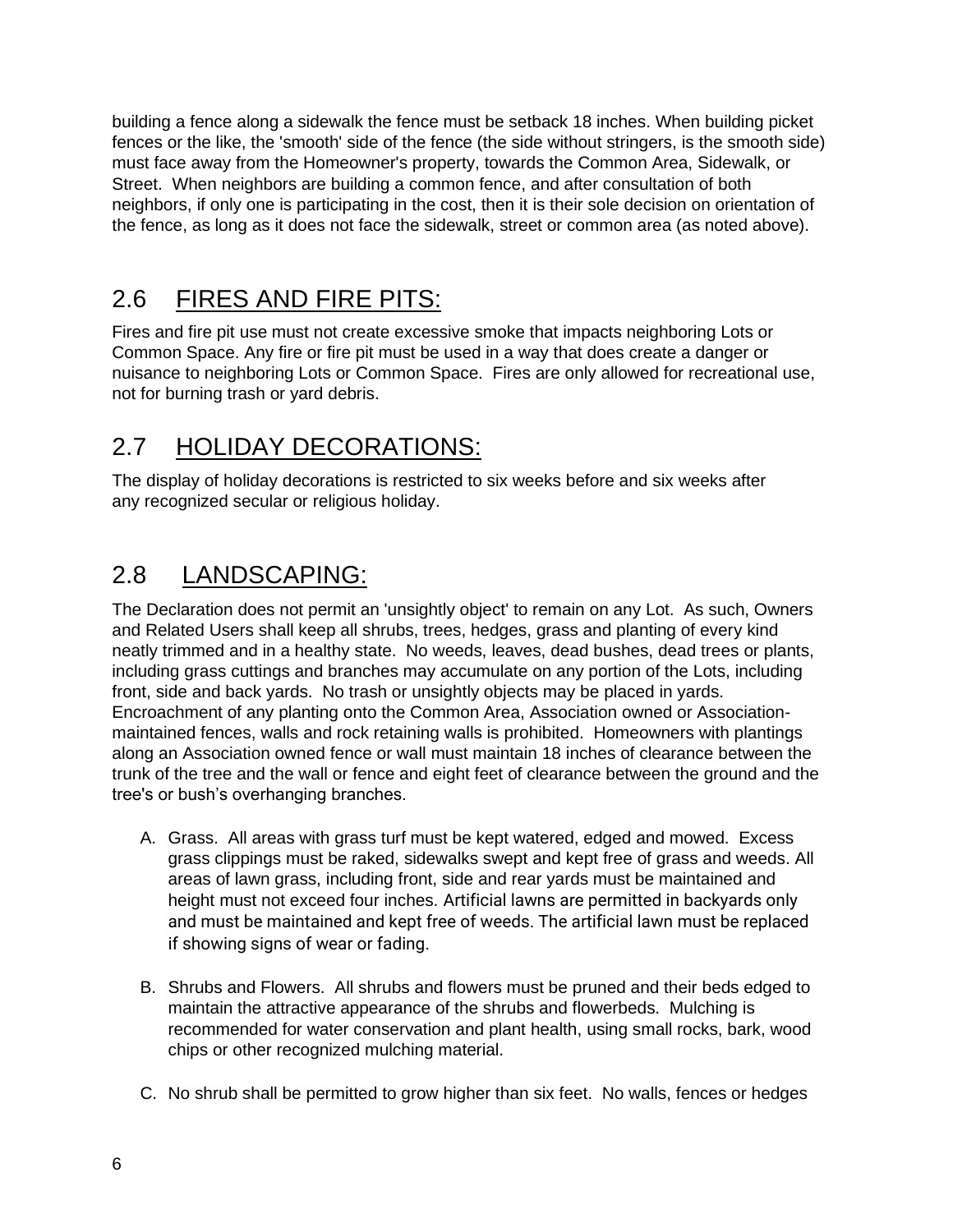will be permitted on the street frontage with fifteen feet of the front Lot line. Plantings that obstruct street signs, sidewalks or the view of traffic are prohibited.

- D. Trees. All trees planted on Lots will be the responsibility of the Owner. Pruning, edging and mulching of trees must be done on an as needed basis. Dead trees and/or branches must be removed for safety and aesthetic purposes. No tree, shrub or other planting material may overhang or encroach on any sidewalk, pedestrian or bike walkway from ground level to eight feet in height. No tires are permitted around any trees or shrubs. The Owner will be responsible for any damage caused by their trees, such as damage to utility lines, sidewalks, other Lots, curbs, gutters, fences, etc.
- E. Weeds. Front, side and rear yards must be weeded on a regular basis.

## 2.8 LEASING:

Owners may lease their residences, but should recognize that the Owner is responsible for the actions of all Related Users, specifically including their tenant(s) and will be held accountable by the Association for violations of the Declaration and Rules and Regulations and/or damage to the Common Area or any other Association owned property. As the Owners remain responsible for the actions of their tenants, it is suggested that copies of the Governing Documents be delivered to the tenant. The lease should provide that it is subject in all respects to the provisions of the Governing Documents and that any failure by the tenant to comply with the terms of the Governing Documents is a default under the terms of the lease.

The Declaration prohibits the renting of rooms or parts of the home, only the entire Residence can be rented.

# 2.9 NEIGHBORHOOD INSPECTIONS

The Managing Agent has been directed by the Association to perform inspections of the neighborhood periodically. According to the Policies and Procedures, Homeowners will be mailed a violation letter if their Lot is found to be in non-compliance with the Covenants or Rules. Violation letters will explain the violation and require the homeowner to take corrective action according to the Association's Policies and Procedures.

At any time while in Heritage Place, the Managing Agent has the ability to report any violation. Failure of the Managing Agent to notice or report a violation does not absolve the Owner of compliance to Association Declaration and rules.

Homeowners should contact the Managing Agent to address any issues of compliance with their home or report issues with other homes or the Common Space.

# 2.10 PARKED VEHICLES:

The municipal code for the City of Centennial prohibits the parking of inoperable vehicles,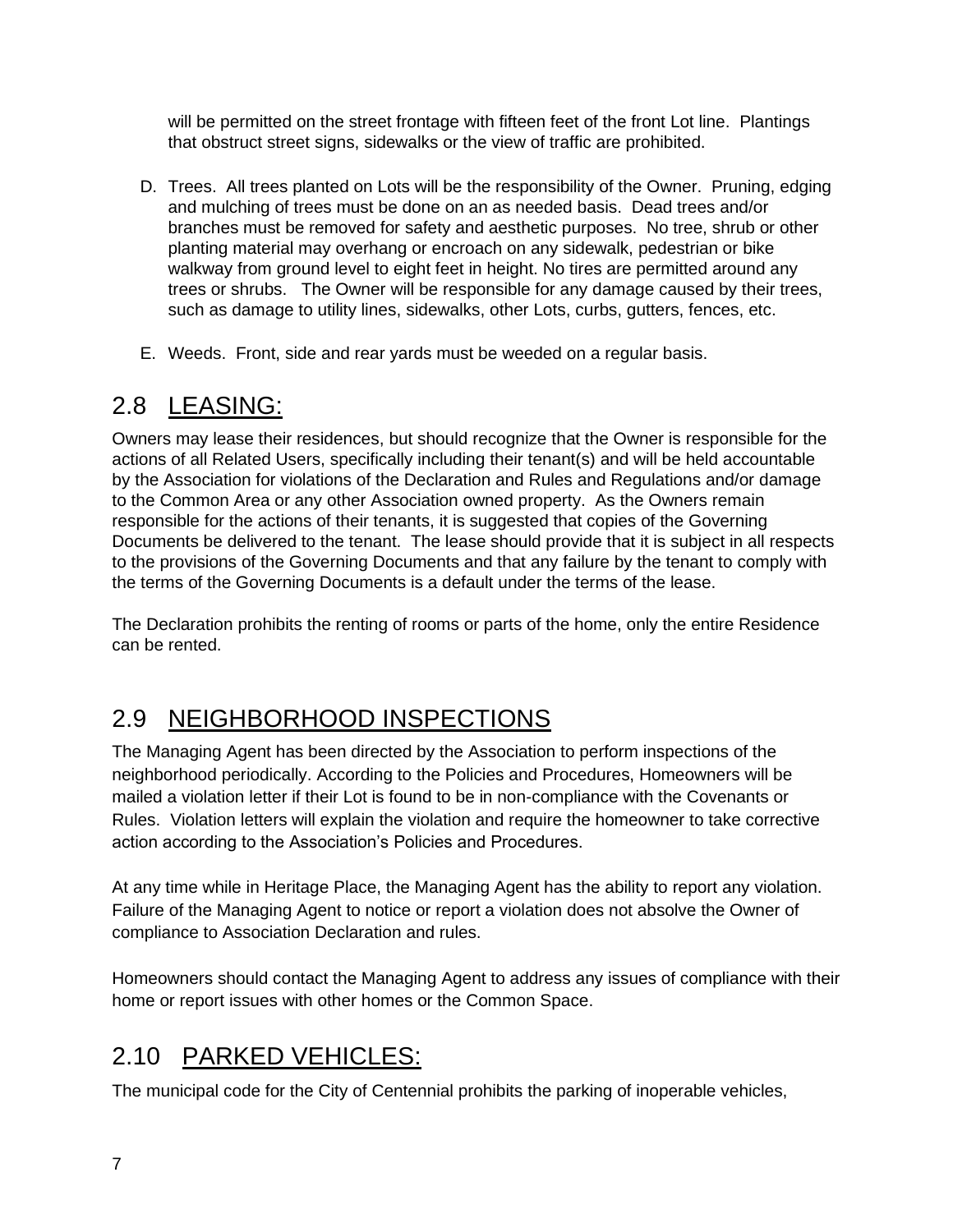commercial vehicles, semi-tractors, semi-trailers, buses, and recreational vehicles on public streets within areas zoned as residential. The Association extends those same restrictions to off street parking within our Community. The loading and unloading of these vehicles is also restricted to the same timeframe as stated by the City. Please refer to Centennial Municipal code Sec. 8-1-30 for details.

The term 'camper' or 'trailer' as used in the Declaration is considered to include large commercial vehicles, mobile homes, and RVs as well as such recreational items as boats and their equipment, snowmobiles, jet skis, all-terrain vehicles and other similar equipment as these are generally carried on a trailer. Parking of any of these campers, trailers or recreational vehicles in a driveway within public view is allowed only for the purpose of loading and unloading. This loading and unloading will be considered a violation if it exceeds 48 hours. Semi trucks, commercial delivery trucks, moving trucks and other similar large vehicles can only be parked in driveways while actively loading and unloading.

All vehicles must be legally parked on the street, in a garage, or on a concrete driveway. No other space within a lot may be used for parking.

# 2.11 PETS, BIRDS AND ANIMALS:

Pets such as dogs, cats, rodents, rabbits, birds, reptiles, and fish may be kept within a Lot or Residence as long as they do not constitute a nuisance to surrounding Lots or our Community. Pets may not be kept, bred or maintained for commercial purposes. Actions which may constitute a nuisance include, but are not limited to, excessive or continued barking, scratching, and acting in an aggressive manner or being offensive due to poor hygiene. Pets may not be chained or confined in any Common Area or to any Association owned fence or wall. No kennels (such as for breeding) are allowed within our Community.

No other animals, livestock or poultry of any kind shall be raised, bred, or kept on a Lot.

After a written complaint with respect to pets, birds or animals has been filed with the Association, the alleged violation will be dealt with in the same manner as other violations in accordance with the Policies and Procedures for Enforcement. In extreme cases, any animal found to be aggressive to humans or other animals will be reported to Arapahoe County Animal Control.

Owners and their Related Users must have pets leashed and in control at all times while outside the fenced area of a Lot. Pet owners will be responsible for the cleanup and proper disposal of pet waste deposited in the Community and shall not permit such waste to be deposited upon the Lot of another Owner. Owners and Related Users who do not promptly remove the waste deposited by their animals will be reported to Arapahoe County Animal Control and a fine will be levied against the homeowner responsible for the animal for each occurrence in accordance with the Policies and Procedures for Enforcement. The homeowner responsible for the animal will be responsible for any and all costs incurred in the repair of damage to the Common Areas as well as the property of others within our Community caused by their animal.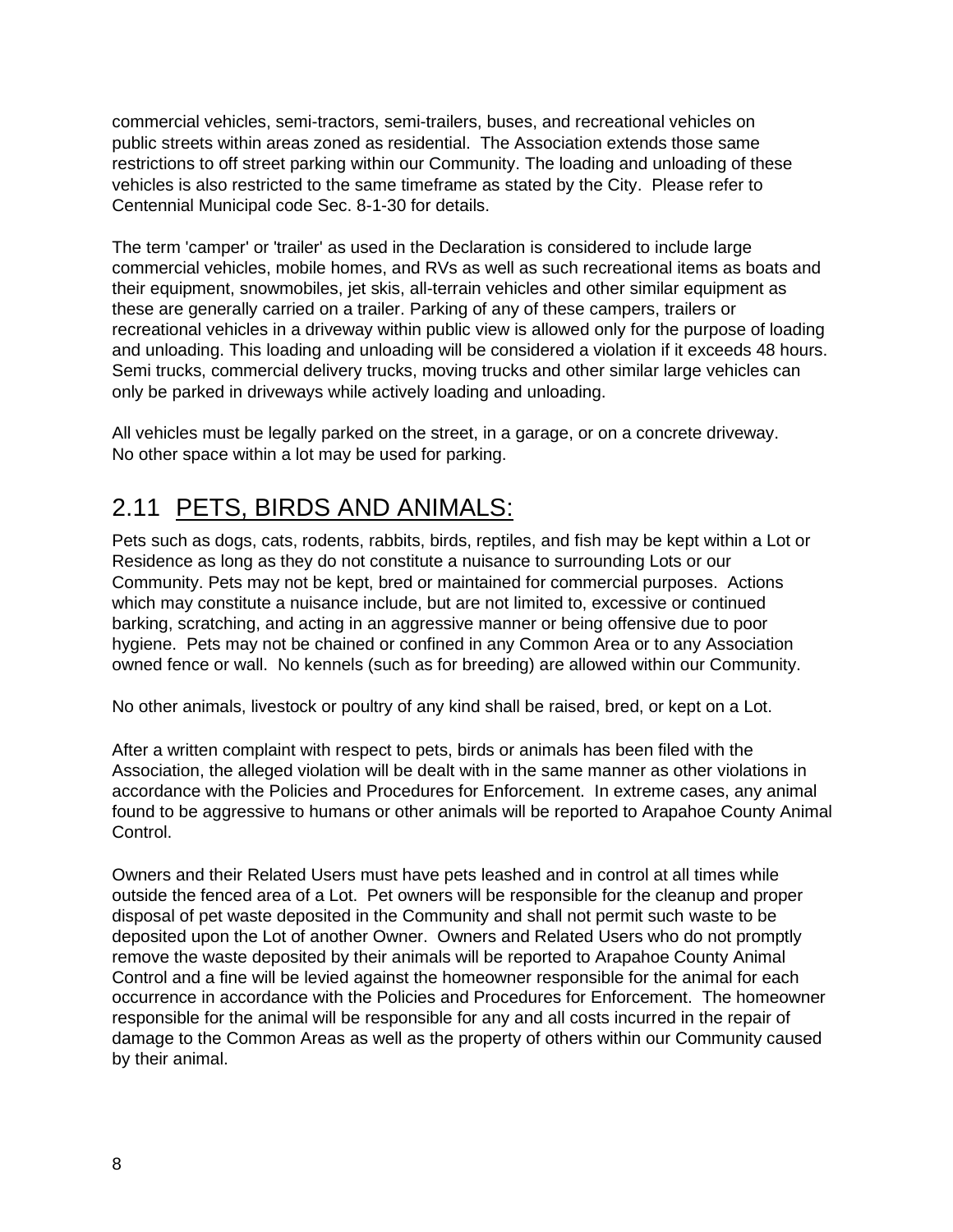# 2.12 REMEDIES FOR VIOLATIONS:

Remedies for violations are covered in detail in the Policies and Procedures for Enforcement.

# 2.13 RESIDENCE:

The Residence on each Lot must be well maintained at all times. Any damaged, deteriorated, or worn parts of a Residence that is viewable from the street or neighboring Lots must be repaired in a timely manner. Violations will be accessed if the Residence is not maintained. The Association has the right to determine any unsightly aspects of the Residence and set a reasonable timeline for corrections of the issue. Any exterior changes to the Residence must be approved by the Association (See section 3.0)

# 2.14 SIDEWALKS:

Obstruction of sidewalks in any manner is prohibited. Plantings, overgrowth, basketball hoops, toys, motorized vehicles, tools, etc. may not be placed on any portion of the sidewalks.

In keeping with the City of Centennial Snow & Ice Control Plan section V.B, the Association "...strongly encourages residents to remove snow from the sidewalks adjoining their property within 24 hours after a snow storm ends."

# 2.15 SIGNS:

Signs may not be attached to or placed within Common Areas nor upon Association owned fences or walls except as indicated below. Other than Association signage, no signs may be illuminated. For purposes of this rule, a sign or placard identifying the Lot's address is not a sign. Commercial signs endorsing or advertising a business are not allowed. Signs of any kind are prohibited on mailboxes by the U.S. Postal Service.

Pursuant to CCIOA, the Association may regulate the number, location and size of signs displayed on the lot. The following applies:

#### **A. Non-commercial signs:**

- 1. All signs must be placed within the boundaries of the Lot.
- 2. All signs must be maintained in good condition and must be replaced as necessary when damaged, worn, or faded.
- 3. Signs may be no larger than 36" x 48" in size
- 4. A maximum of one non-commercial sign may be displayed at a time.

#### **B. Advertising or Commercial Signs that may be displayed:**

a. **Real Estate Sign:** A single sign that is temporary in nature and advertises the Lot "For Sale" or "For Rent". A Real Estate Sign may be 5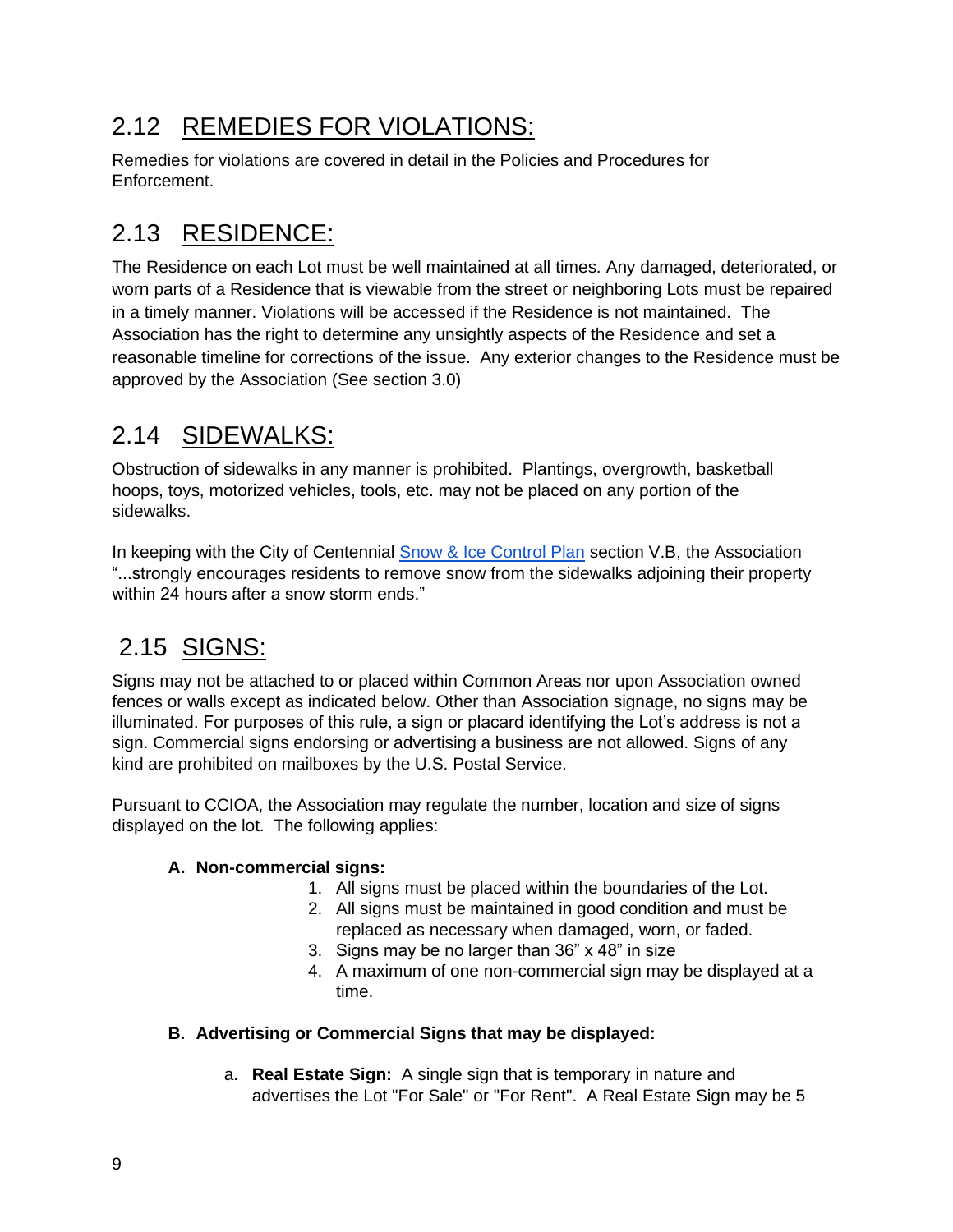square feet or less and must be removed within 3 days from the date of closure of any agreement of sale or rent.

- b. **Home Security Sign:** Signs or decals which notify others that the Lot is subject to a security system may be placed no farther than 60 inches from the residence, one in front and one in back of the residence. Home Security Signs may not exceed 2 square feet and no more than two may be displayed on any one Lot.
- **C. Association Signage:** Association signage (announcing meetings, events, and etc.) will be displayed in Common Areas when needed. The Association is allowed illuminated signs at neighborhood entrances.
- **D. Political Signs:** Only one political sign per political office or ballot issue that is contested in a pending election may be placed within the Lot. Political signs must be removed no later than 1 week after the relevant election.

## 2.16 STORAGE:

Storage, including firewood, trash containers, lawn mowers or other personal property within the Community is permitted within Lots only. All such items must be screened by adequate planting or fencing so as to reasonably conceal them from view of neighboring Lots and streets at ground level. All rubbish, trash or garbage shall be stored in accordance with Section 2.17 and shall be removed from Lots on a regular basis. No storage of any sort is allowed on driveways, with the exception of trash containers that are in compliance with 2.17.

The placement or storage of non-patio type furniture on any portion of Lots outside of the Residence, including front and back patios, is prohibited.

The Board has the final determination on what is considered adequate concealment and what items are considered unsightly storage.

In the City of Centennial, it is unlawful for any person to place a storage pod on any residential property for more than seven (7) consecutive days. Any storage pod placed on residential property shall be placed so as not to encroach onto public property or interfere with the use by the public of any public property. See Section 3.3H for Association approval for dumpsters and storage pods.

Nothing in this provision shall prevent the Association from designating a storage area within the Common Area as it deems necessary.

# 2.17 TRASH:

Trash containers must be concealed from the view of the street and neighboring Lots at all times, except during allowed times for trash pickup.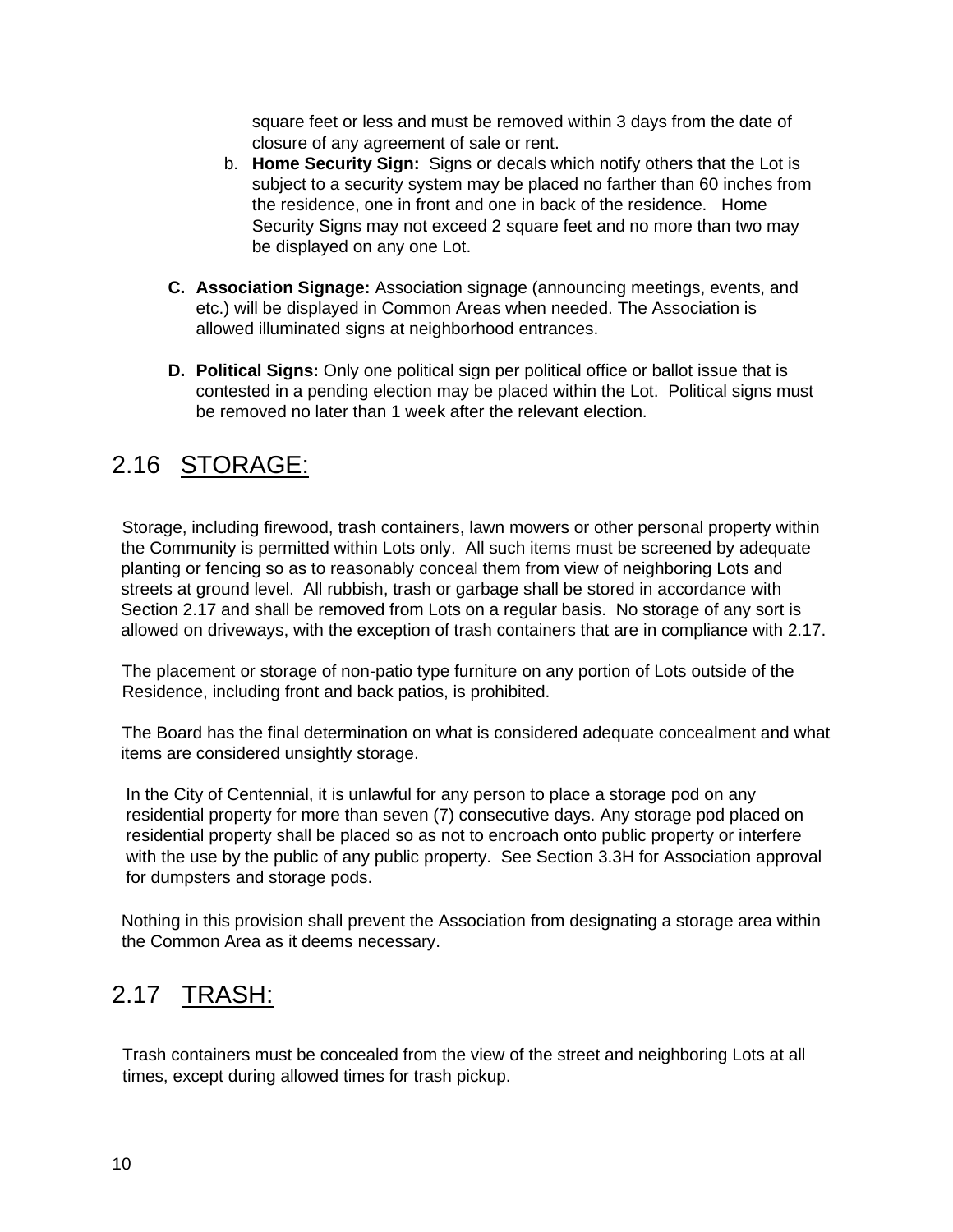- 1. Trash containers must have a lid and not exceed 96-gallon capacity.
- 2. Heavy duty disposable plastic/paper bags may also be used provided they are tied shut securely.
- 3. Trash must be protected from wildlife, including rats, raccoons, and coyotes.

Trash may be put out the night before pickup, no earlier than 6pm and must be put away the day of trash pickup not later than 8pm.

The Association must approve methods of concealment for trash can storage on driveways, see section 3.0 and 3.3G.

# 3.0 ARCHITECTURAL CONTROL GUIDELINES

# 3.1 GENERAL ARCHITECTURAL CONTROL:

The Declaration requires the approval of the Association for any building, fence or other structure, as well as for exterior additions, changes or alterations. Thus, every Owner and Related User is subject to the following Architectural Control Guidelines in this regard. These guidelines are provided to explain in detail construction, repair, reconstruction, modifications, and improvements etc. within Lots. The Association and Board are in no way liable to any Owner or Related User of any other party for damage to any person submitting requests for approval or to any such person by reason of any loss, damage or injury arising out of or in any way connected with the performance of the duties of the Board. In no case will the Association's approval of any ARC request be deemed approval of that request from the standpoint of safety, whether structural or otherwise, or conformance with applicable building codes or other governmental laws and regulations.

"Harmony of external design and location" is the guiding rule of architectural control in our Community, as provided in the Declaration. These guidelines are to clarify this rule insofar as possible to assist Owners as they undertake exterior improvements, repairs of significant damage or modifications.

The Declaration prohibits construction on any Lot other than a 'first class' residence and does not permit an 'unsightly object' to remain on any Lot. As such, in addition to the specific requirements in the Architectural Control Rules below, Exterior Surfaces within Lots must be well maintained and in good repair at all times. Any project involving Improvements (including without limitation, replacement of existing items or repainting of Exterior Surfaces) requires prior approval under the Architectural Control Rules below.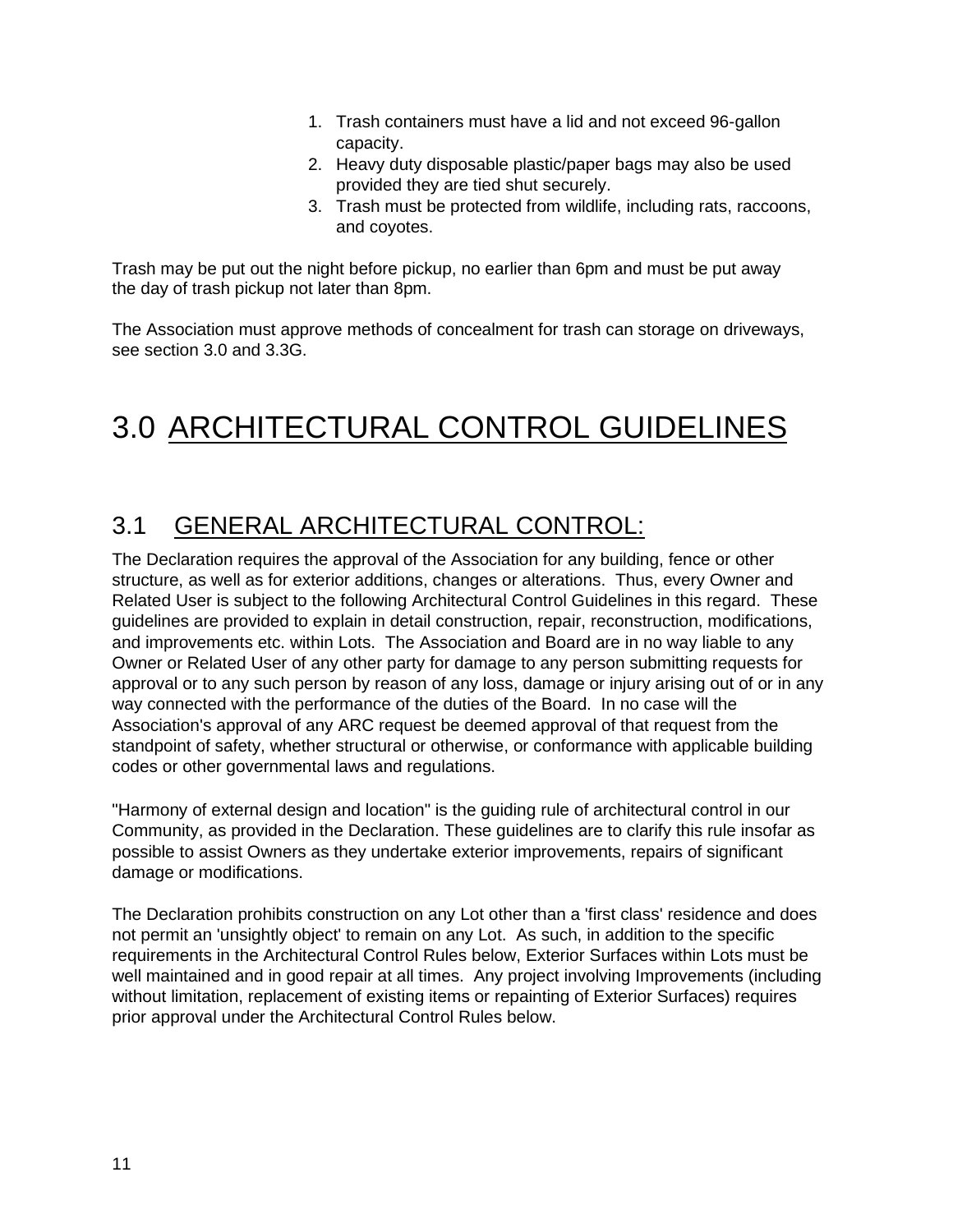# 3.2 APPLICATION PROCEDURES:

### **All exterior changes must be approved by the Association**

Each Owner will submit a written proposal to the Association via the Managing Agent. In addition to other services, the Managing Agent has been hired by the Association to collect, organize, and deliver to the Association all Architectural Improvement Request (ARC) forms. ARC forms must be submitted for all exterior improvements, exterior repairs of significant damage, exterior modifications or other exterior improvements within the Lot. The homeowner is encouraged to include all supporting documents and samples that will help in the review of the request. Inadequate information about an improvement will likely delay the approval process or cause the Association to deny the request and restart the ARC approval process. Estimated start and completion dates must be specified in the request. Please take care to provide a reasonable - but not excessive - timeframe for completion of the project. If the project is not completed by the given date, the Association may ask the Owner for reasons behind the delay. If the delay is justified (i.e., the discovery of necessary additional work, weather issues, or other related problems), a revised completion day may be appropriate; if not, the Association may set a new date or issue and record a Notice of Covenant Violation or both.

- A. Oral requests and incomplete proposals will not be considered.
- B. The Association (via Managing Agent) will notify the Owner within 15 days of the date the Owner submitted the proposal if the proposal is incomplete.
- C. Each project must be specifically approved or disapproved in writing, regardless of whether the intended project conforms to the Declaration or whether a similar or substantially identical project was previously approved.
- D. The Association will inform the Owner (via Managing Agent) of its decision in writing, within 30 days of the date the Owner submitted their complete proposal.
- E. After the homeowner has received acknowledgement of the submitted request, should the Association fail to approve or disapprove the proposal within 30 days of receiving a complete proposal, approval will not be required and any requirement of approval will be deemed to be fulfilled.
- F. If a proposal is rejected, the reason(s) for disapproval shall be stated as part of the written decision.
- G. The applicant may request reconsideration if new or additional information which might clarify the request or demonstrate its acceptability can be provided.
- H. Copies of all applications will be filed with the Association records along with the written decisions and a statement of action, if any.
- I. It is the Owner's responsibility to obtain all necessary permits required.
- J. If the project does not conform to the application, the Owner will be required to modify the project to bring it into compliance or to remove it. If the project does not conform to the application the Association can impose fines until the project is brought into compliance. The Association may also seek court action to obtain compliance.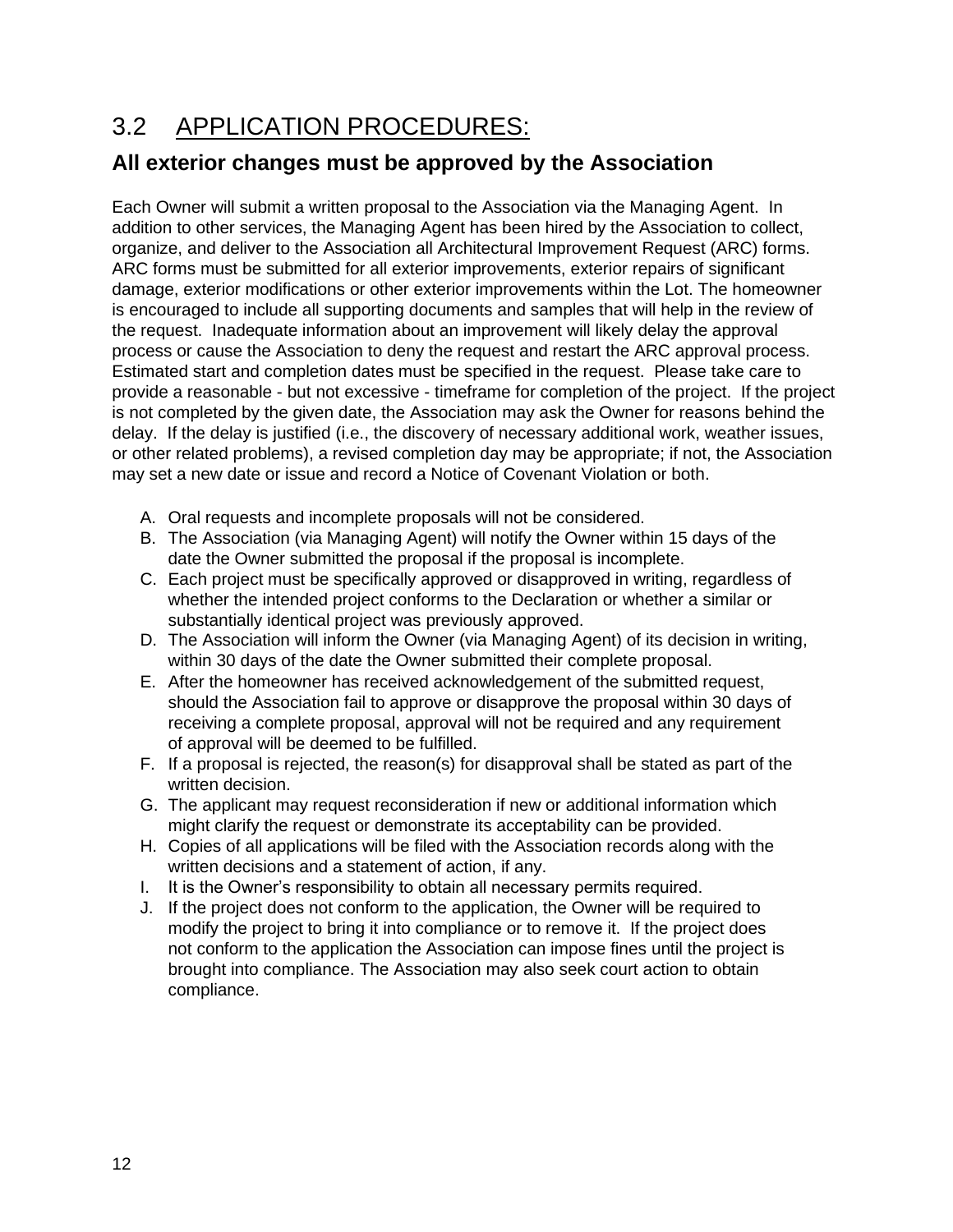# 3.3 SPECIFIC GUIDELINES FOR PROJECTS REQUIRING APPROVAL:

#### **All exterior changes require ARC form submission and prior approval by the Association.**

- A. **Additions:** These are changes which add square footage or change the exterior surface or exterior dimensions of a Residence (including but not limited to construction of garages, additional rooms, additional stories or dormers, balconies, major style innovations or which change the roofing material on any portion of the structure). Professional drawing and details of materials used are highly suggested to be included with the ARC submission. Any addition requires approval from the Association.
- B. **Air conditioning units:** Air conditioning compressors should be placed to minimize impact on neighboring Lots. A/C units that hang in a window are not allowed. New air conditioning compressors or the relocation of air conditioning compressors require ARC submission and approval from the Association.
- C. **Awnings/Patio Covers:** Even in the case of replacement with substantially similar awning or patio cover, these require prior application and approval.
- D. **Boundary Plantings:** The Declaration speaks to boundary plantings specifically, and Owners must take care to ensure any landscaping modification complies with this rule. Except for single trunk trees, boundary plantings along Lot lines may not be higher than six feet at any point as measured from the interior adjacent ground surface. This applies to both new planting and maintained plantings. Plantings shall not interfere with the use, accessibility or visual access to sidewalks, street signs, light posts, Association property and streets.
- E. **Decks, Gazebos, Shade structures:** The proposed deck, gazebo or shade structure must be compatible or in harmony with the architectural characteristics of the Residence and other Improvements within the Lot as well as other Residences and their Improvements in nearby Lots.
	- 1. Acceptable materials include cedar, redwood, pressure-treated lumber, stone, tile, brick, concrete, and composite decking. Unacceptable materials include but are not limited to plywood sheeting, corrugated plastic or metal, concrete blocks, rough poles, logs or slab wood.
	- 2. When a proposed deck, gazebo, or shade structure has a possible impact on adjacent properties, please discuss the proposal with your neighbors prior to submitting the request to the Association and include a signed statement by the neighbor with a summary of the discussion, or ask the neighbor to contact the Managing Agent to communicate their opinion to the Board. Lack of input from neighbors may cause delay in ARC approval or rejection of ARC requests. Size of the structure will be considered depending on the size of the Lot and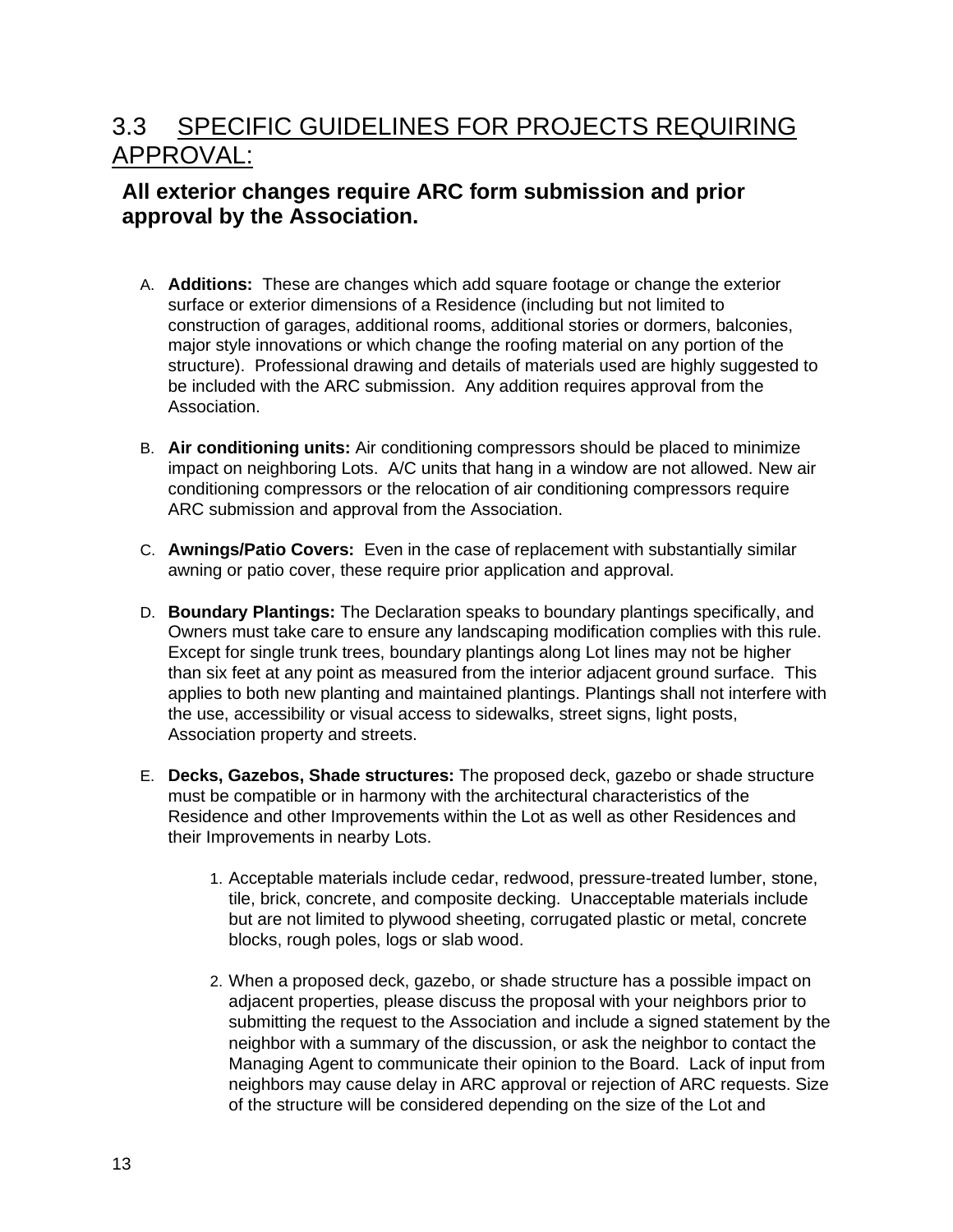Residence and impact on neighboring Lots.

- F. **Detached Additions:** Any Detached Addition must be a permanent structure compatible or in harmony with the architectural characteristics of the Residence. Architectural characteristics include but are not limited to: siding, roof angle, roofing material, and color of the Residence.
	- 1. Detached Additions should be painted the same color(s) as the Residence.
	- 2. The location of the Detached Addition should minimize views of the structure from neighboring Lots and the street. The Detached Addition location should have minimal impact on neighboring Lots.
	- 3. Detached Additions should be maintained in good condition at all times.
	- 4. Detached Additions are not allowed plumbing or water utilities.
	- 5. Detached Additions are allowed electrical and telecommunication utilities.
	- 6. Detached Additions are not allowed to be used as a dwelling.
	- 7. Only 1 Detached Addition is allowed per Lot.
- G. **Driveways:** Any proposed modification of a Lot's driveway or walkway must be compatible or in harmony with the architectural characteristics of the Residence and other Improvements within the Lot and our Community. Increase in the size of a driveway or addition of a driveway is permitted with approval by the Association. The total width of all driveways (at their widest dimension) must not be more than 15 feet wider than the width of the garage door(s). Storage of anything other than automobiles and shielded trash cans is not allowed on driveways. The method of shielding must completely block the view of the trash cans from neighboring Lots and the Street at all times. The method of shielding trash cans must be approved by the Association.
- H. **Dumpsters and Storage Pods:** In accordance with City of Centennial municipal code [Sec. 7-5-30](https://library.municode.com/co/centennial/codes/municipal_code?nodeId=CEMUCO_CH7HESAAN_ART4STPO_S7-4-30STPOPRPUPR) dumpsters are not allowed on public residential streets except for community or neighborhood cleanup and maintenance projects or groups of five or more residents. Owners or Related Users wishing to park a dumpster on any part of their Lot or the street must apply for approval from the Association. Include in the request the time frame you will be requiring the dumpster, including beginning and ending dates. City of Centennial municipal code [Sec. 7-5-40](https://library.municode.com/co/centennial/codes/municipal_code?nodeId=CEMUCO_CH7HESAAN_ART5TRRE_S7-5-40DUREREPR) states that Dumpsters are allowed on residential property for no more than 7 days where a City-issued building permit is not required. If a City issued building permit is required, the dumpster must be removed within 7 days of the permit expiration or completion of work. Bag dumpsters are considered dumpsters.

In accordance with City of Centennial municipal code Sec. 7-4-40, it is unlawful for any person to place a storage pod on any residential property for more than seven (7) consecutive days. Any storage pod placed on residential property shall be placed so as not to encroach onto public property or interfere with the use by the public of any public property." Owners or Related Users wishing to park a storage pod on any part of their Lot must apply for approval from the Association. Include in the request the time frame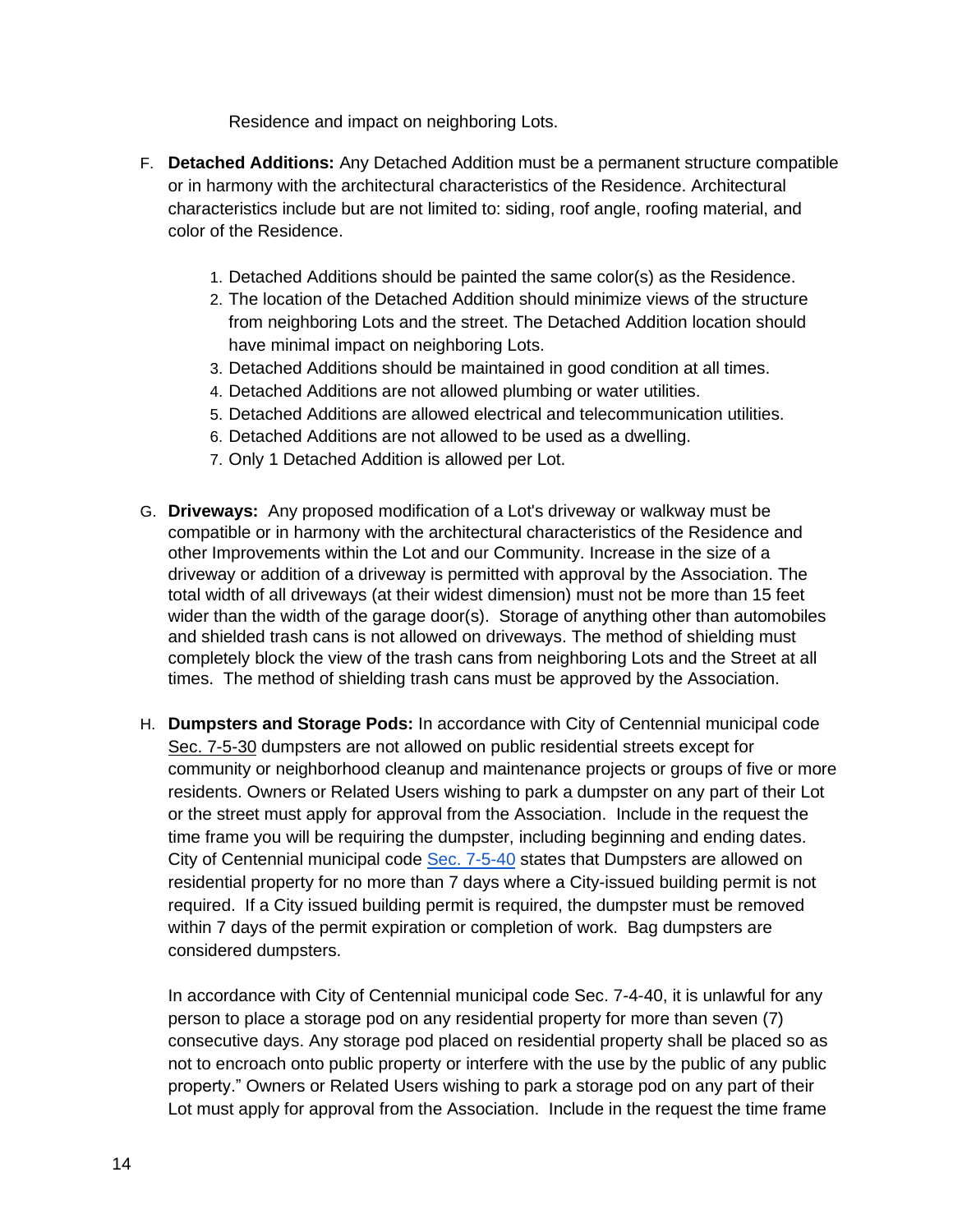you will be requiring the pod, including beginning and ending dates. Time frame approval is at the discretion of the Association, but not to exceed time limits imposed by the City.

- I. **Exterior Surfaces:** Modifications to Exterior Surfaces require prior approval of the Association. As with all modifications, they must be compatible or in harmony with the architectural characteristics of the Residence, other Residences within nearby Lots and our Community. Changes in windows, doors, fences (painting or staining), siding, decking, driveways, and roofing materials require prior approval.
	- 1. **Color:** Owners wishing to change the exterior color of their Residences must request approval of those colors from the Association. When submitting an ARC proposal, submit a color and trim sample along with the request. Repainting a Residence with the same colors also requires an ARC request. There cannot be a similar color or color(s) within three doors in all directions of your home. If a similar color exists within three doors in all directions of your home, a different color must be selected for the exterior painting of your home. The Residence must be painted in identical colors on all sides of the house.
	- 2. **Roofing:** Roofing changes must be approved by the Association. Roofing shingles must be at least a dimensional shingle with significant depth that simulates the look of cedar shingles. Roofing tiles with significant depth made of clay, concrete, stone coated steel, or slate are allowed with approval.
	- 3. **Siding**: Residences in our Community have a combination of wood, brick, stone, vinyl, stucco, or fiber cement. All modifications to siding, or complete replacement of exteriors, must have approval from the Association. The painting of brick or stone requires Association approval.
- J. **Fencing:** The Declaration states no fences or walls, except wood, stone or brick, not exceeding six feet in height, may be erected or maintained on any Lot. No fence or wall is permitted within 15 feet of the property line on the street frontage side of the Lot. When building a fence along a sidewalk the fence must be setback 18 inches. Except when along sidewalks, or separating the front and back of a lot, fences should be built as close as possible to property lines. When building picket fences or the like, the 'smooth' side of the fence (the side without stringers, is the smooth side) must face away from the Homeowner's property, towards the Common Area, Sidewalk, or Street. Fences must be made from contiguous materials and style along a single dimension. If materials or style changes it must be at the intersection/corner not along a single side of the lot. When neighbors are building a common fence, and after consultation of both neighbors, if only one is participating in the cost, then it is their sole decision on orientation of the fence, as long as it does not face the sidewalk, street or common area (as noted above).
- K. **Fire Pits and Portable Fireplaces:** Fire Pits and Portable Fireplaces are allowed in the Community with approval by the Association. Fire Pits must be 25 feet away from all structures and combustible material. While in use Portable Fireplaces must be 15 feet away from all structures and combustible material.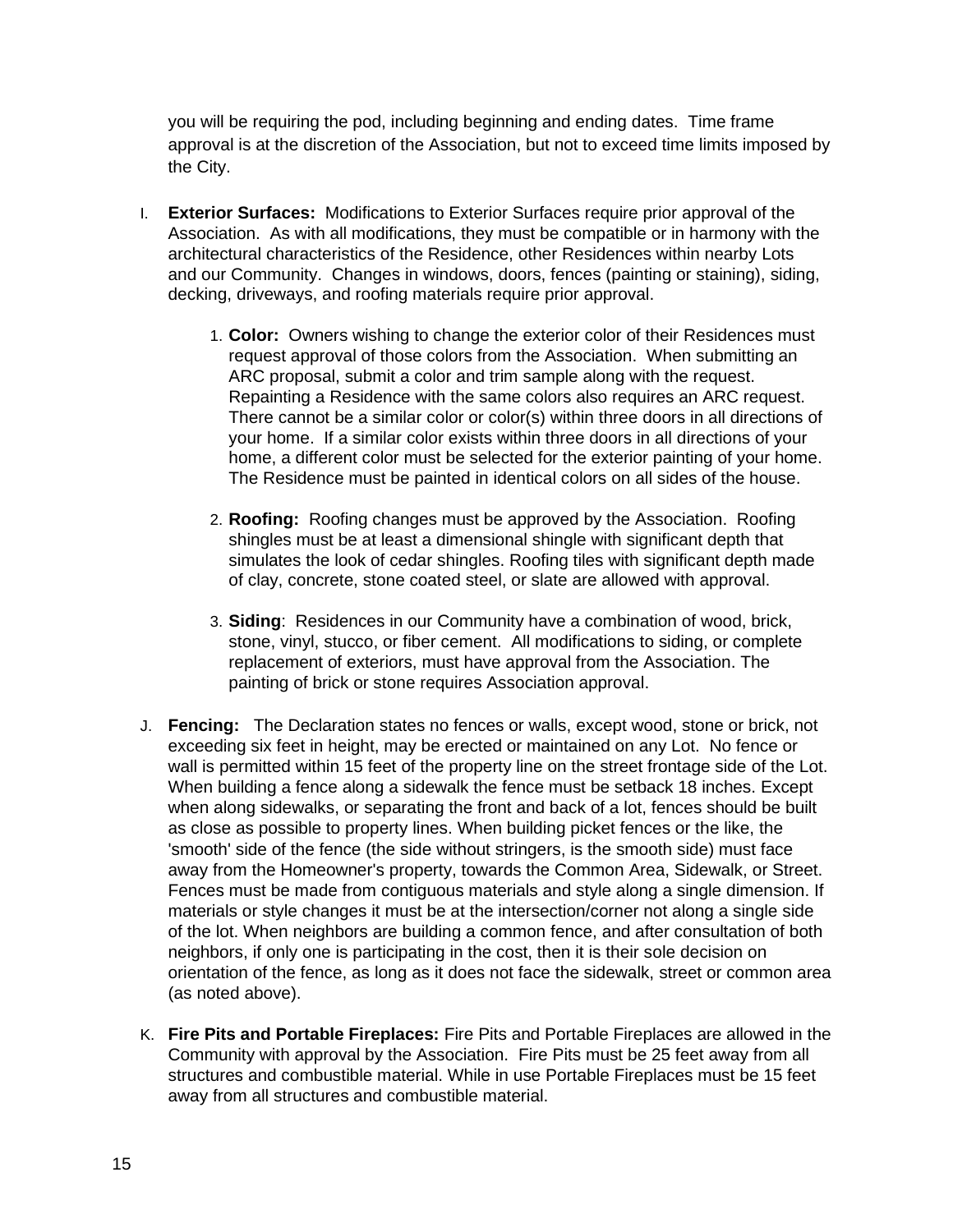- L. **Flags:** Per CCIOA, the Association may regulate the number, location and size of flags and flagpoles. An Owner may display two non-commercial flags within the Lot. No flag may be larger than 3'x5'. The flag must be maintained in good condition and must be replaced as necessary to prevent wear and tear. An Owner must submit an application for approval of a flagpole prior to its installation. Height of a flagpole may not exceed 15 feet. No flag may be illuminated without the Association's prior written approval. Any request for lighting must detail the type and location of lighting. Such lighting may not be installed so as to disturb other residences. Flags with a commercial message, including but not limited to trade, marketing, landscaping, painting, remodeling, or business advertising, are not permitted.
- M. **Grills (Permanent) and Outdoor Kitchen:** Permanent grills and outdoor kitchens are permitted so long as they are compatible, or in harmony with the architectural characteristics of the Residence, adjoining Residences and our Community. Construction and installation of such grills or outdoor kitchens requires an ARC request and Association approval.
- N. **Hot Tubs/Spas**: Hot tubs and/or spas are permitted as long as they are compatible, or in harmony with the architectural characteristics of the Residence, adjoining Residences and our Community. Location of Hot Tubs/Spas should be done to minimize noise to adjacent Lots. Installation of such hot tubs or spas requires an ARC request and Association approval.
- O. **Landscaping**: Generally speaking, landscaping modifications for a single flower bed arrangement or a bush or tree do not require Association approval. However, modifications requiring Association approval include, but are not limited to, changing grass to other landscaping materials, large scale architectural changes, i.e., Koi ponds, fountains or changes that affect the overall aesthetic appearance of the Lot. As with all modifications, a Lot's landscaping should be compatible, or in harmony with the architectural characteristics of the Residence, Residences within adjoining Lots and our Community.
- P. **Lighting/Light Posts:** The Declaration states that each Residence shall provide and maintain at least one gas or electric light post at or near the street property line, which shall be operated by a photo-electric cell or other automatic device so that it will be lighted automatically during hours of darkness. As a matter of clarification, such light posts should be within six feet of the sidewalk and provide enough light to significantly illuminate the ground within 20 feet of the post. Changes to light post location or style require Association approval. These lights provide the only light on our streets and as such are an important safety feature in our Community. Lighting attached to the Residence also requires approval when altered. Accent and landscape lighting is allowed with approval and should minimize impact on neighboring lots.
- Q. **Sheds:** Sheds require Association approval. Sheds are permitted so long as they are compatible, or in harmony with the architectural characteristics of the Residence, adjoining Residences and our Community.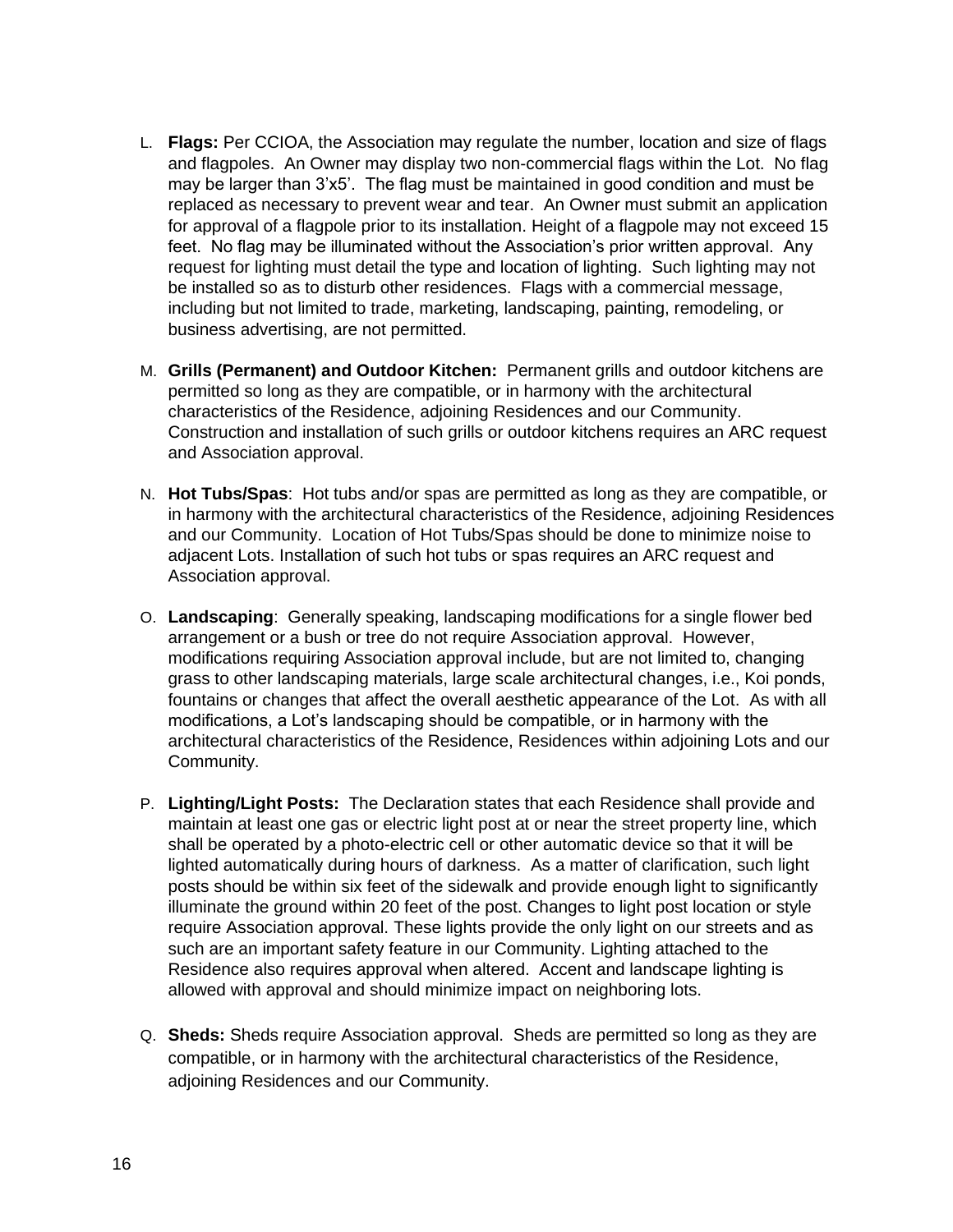- 1. Sheds must be painted the same color as the residence.
- 2. The location of the shed should minimize views of the shed from neighboring Lots and the Street.
- 3. Sheds should be maintained in good condition at all times.
- 4. No more than 1 Shed is allowed per Lot.
- R. **Recreational Equipment:** Recreational equipment higher than 6 feet tall or permanently anchored to the ground require ARC approval by the Association. Recreational play equipment should be placed in a location that does not cause a nuisance to neighboring Lots. Portable and permanent basketball hoops are allowed with Association approval. Portable basketball hoops cannot be left on the sidewalk or the street in violation of Centennial [Municipal Code 7-2-60.](https://library.municode.com/co/centennial/codes/municipal_code?nodeId=CEMUCO_CH7HESAAN_ART2NU_S7-2-60DUOBPUPR)
- S. **Solar Energy Device:** Solar energy devices are allowed in the community with approval by the Association. Colorado law allows the Association to adopt reasonable aesthetic provisions to govern the dimensions, placement or external appearance of Renewable Energy Generation Devices.
- T. **Swimming Pools**: Installation of a swimming pool is considered a large-scale architectural change as it affects the overall aesthetic appearance of a Lot. Owners are cautioned that such an installation must be maintained on a long-term basis. Empty pools or dirty pools will be considered a nuisance and unsightly, justifying a violation. Any pool requires approval by the Association.
- U. **Wind-electric generators:** Wind-electric generators are allowed in the community with approval by the Association. Colorado law allows the Association to adopt reasonable aesthetic provisions to govern the dimensions, placement or external appearance of Renewable Energy Generation Devices. The Association may consider the noise created by the device and its interference with the use and enjoyment by Residents of Lots situated near wind-electric generators.
- V. **Xeriscaping:** Xeriscaping is allowed within the community when approved by the Association. Xeriscaping should be done in such a way that it is harmonious with the neighborhood atheistic and landscaping of neighboring Lots. Xeriscaping must include some plants and contouring of the yard. Flat yards with only rock and no plants are not harmonious and therefore not allowed.

### 3.4 SPECIFIC GUIDELINES FOR PROJECTS, WHICH SO LONG AS GUIDELINES ARE FOLLOWED, DO NOT REQUIRE PRIOR ASSOCIATION APPROVAL

A. **Dog Houses/Dog Runs:** Dog houses and or runs may only be located on the side or rear of the Lot, and as long as it is placed or constructed in a manner that substantially screens it, so that the view of the house or run from the street or ground level of any neighboring Lot is minimized. Dog houses or runs should be in a location that minimizes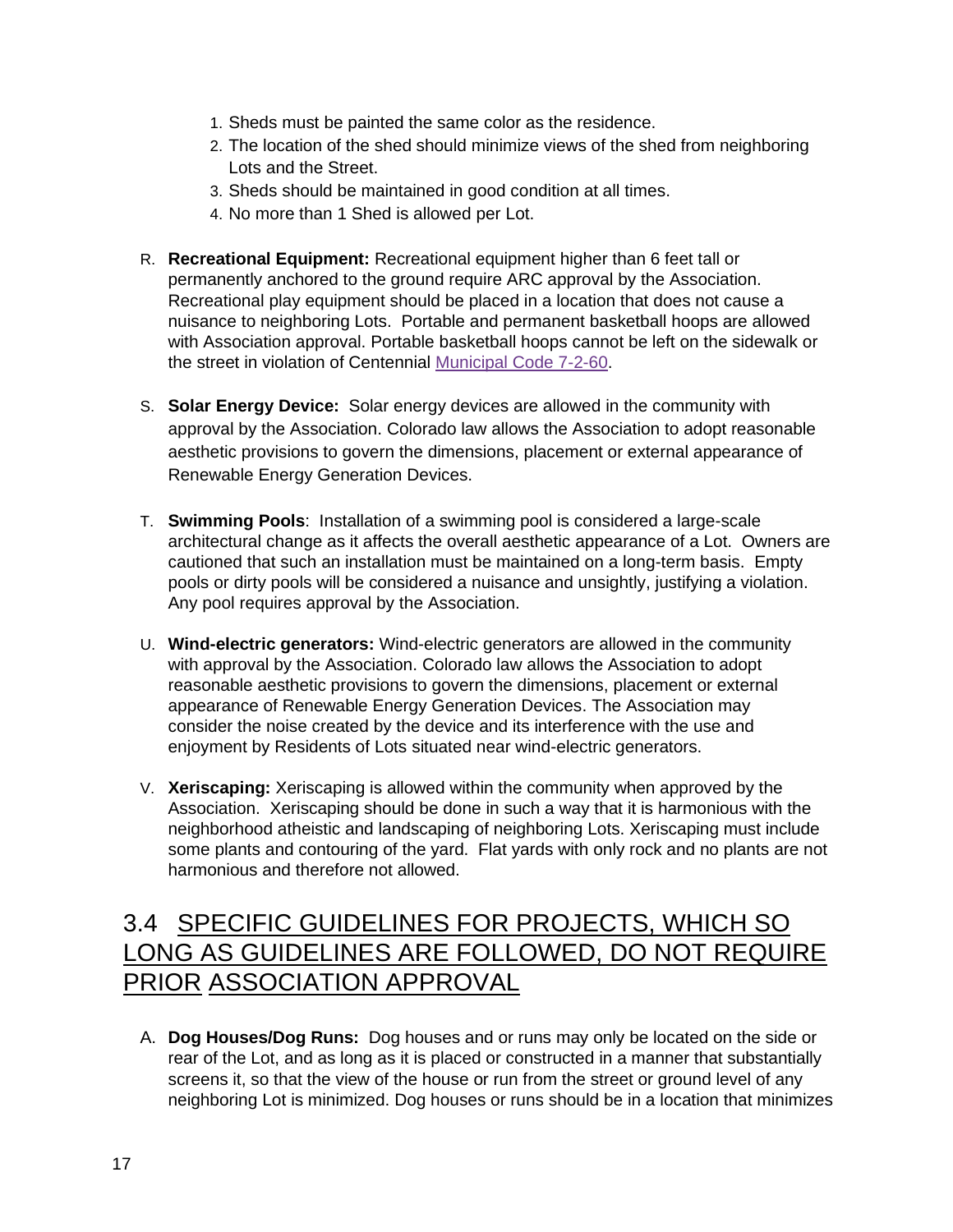disturbance to adjacent Owners and Related Users.

- B. **Other Recreational Equipment:** Recreational equipment less than 6 feet tall and not permanently anchored to the ground do not require Association approval. Many Owners and Related Users desire to participate in whatever recreational activities that they can within their own Lot. This often results in the construction of various kinds of outdoor recreation equipment. Unfortunately, this equipment is often big, bulky and not aesthetically pleasing. Homeowners should consider the neighborhood aesthetics when installing and maintaining such recreational equipment on their property to ensure that it is compatible, or in harmony with the architectural characteristics of the Residence, adjoining Residences and the neighborhood setting. The Association has final discretion on what is considered harmonious. Temporary recreational equipment such as volleyball nets, badminton nets, or other large equipment that are visible from neighboring Lots or the street must be removed after ten days. If equipment remains in place and visible from neighboring lots or the street it will be considered a violation.
- C. **Simple Repairs:** ARC approval is not required when making small repairs to the Residence, Fencing, Landscaping, or Structures within a Lot. Repairs not needing ARC approval should only impact a small fraction of the item repaired and only return the item to its original state using only original materials. If repairs alter the item from its original state or impact a significant portion of the item then ARC approval by the Association is required.